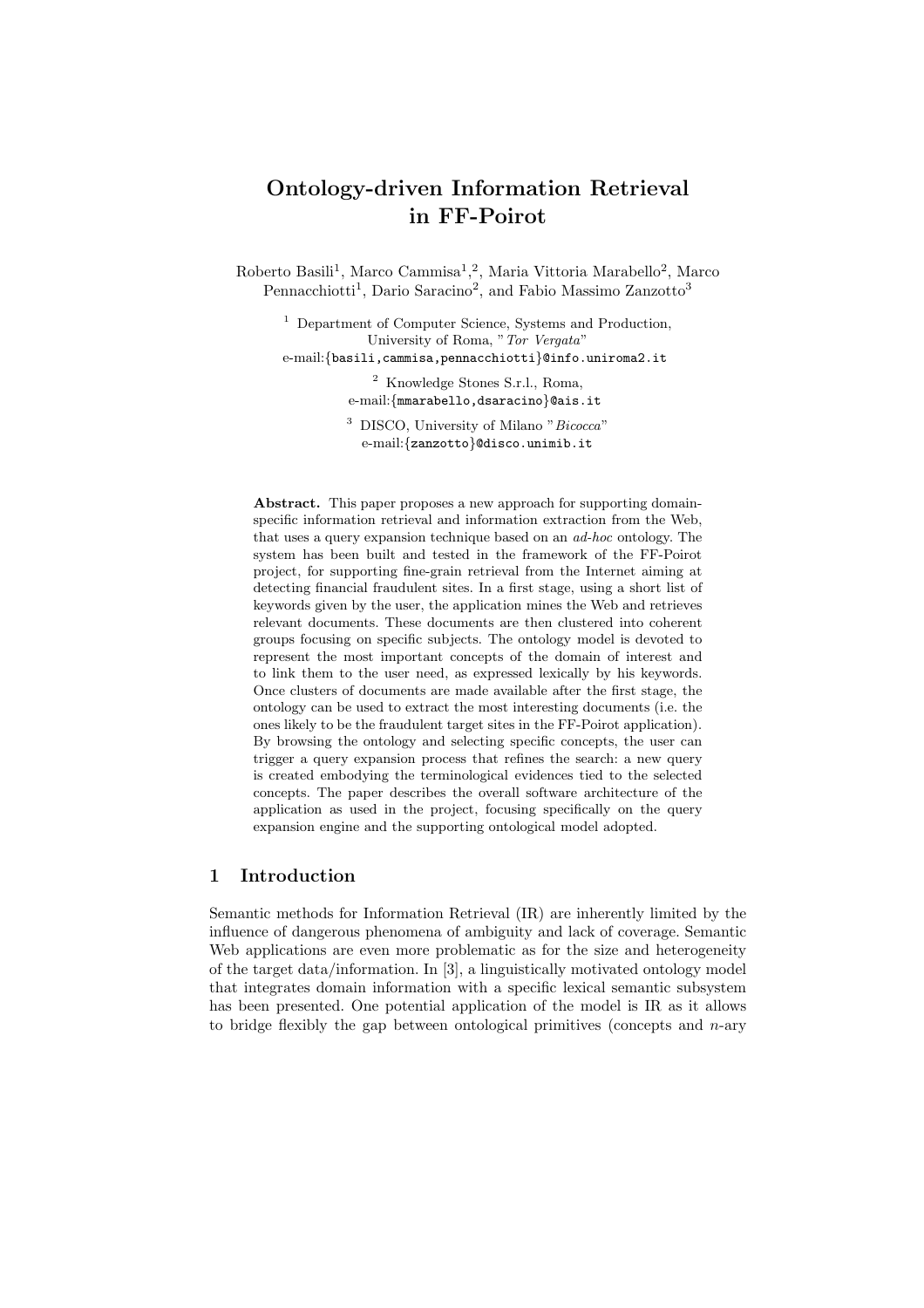relations) and lexical knowledge, e.g. terminology and verb argument structures. This model has been fully exploited in the FF-Poirot project to support finegrain retrieval from Web pages aiming to detect financial fraud. The ontology is here used to drive (and increase the precision of) the meta-search engine mining the Web contents.

Specifically, positioned in the context of the Semantic Web, the FF-Poirot project (EU - IST 2001-38248, [7]) aims to build computable knowledge resources (e.g., financial and forensic anthologies) and specific methodologies and systems to support financial and legal expertise in detecting and preventing financial frauds on the Web (VAT processes, securities exchange, investments, banking and insurance services). In the framework of the project, a key role is played by technologies able to support the expert in searching and mining the web looking for potential fraudulent sites. A completely automatic and unsupervised agent for such kind of web searches is in fact too far reaching today, for two main reasons. On the one hand, knowledge and reasoning required to detect Web fraud rely on heterogeneous and complex decision making that is far beyond language processing capabilities: for example, often clues for frauds are even outside the language sphere (e.g. a not trusted web server). On the other hand, such knowledge is highly dynamic, as fraudulent actors adapt their strategies to the countermoves of the financial institutions. The focus is rather on effective Web search processes that trigger the detective activities: a supporting NLP system can offer advanced linguistic and ontological capabilities to speed-up and refine the IR activity carried out by the legal and financial experts.

In this framework, the IR query expansion system proposed in FF-Poirot uses both specific ontological resources and NLP techniques: it boosts the IR activity with the linguistic knowledge needed to improve both precision and efficiency of the search. The aim is to support the search activity within an intuitive and coherent software environment (Protege [4]), in which the expert is allowed to download and navigate into a large set of Web documents, make conceptual choices against a financial ontology to refine his search and accordingly organize the downloaded documents of interest, i.e. potentially related to frauds and worth of depeer inspection.

In Sec.2, a short overview of the FF-Poirot application is presented, while in Sec.3 an overview of the model for query expansion is given. Moreover, in Sec.4 and Sec.5 the supporting ontological model and the IR query expansion engine are described in depth. A discussion on the impact of the proposed technique is then presented in Sec.6. Finally, Sec.7 outlines some conclusions and thoughts on the use of ontology-driven IR in the framework of the Semantic Web technologies and perspectives.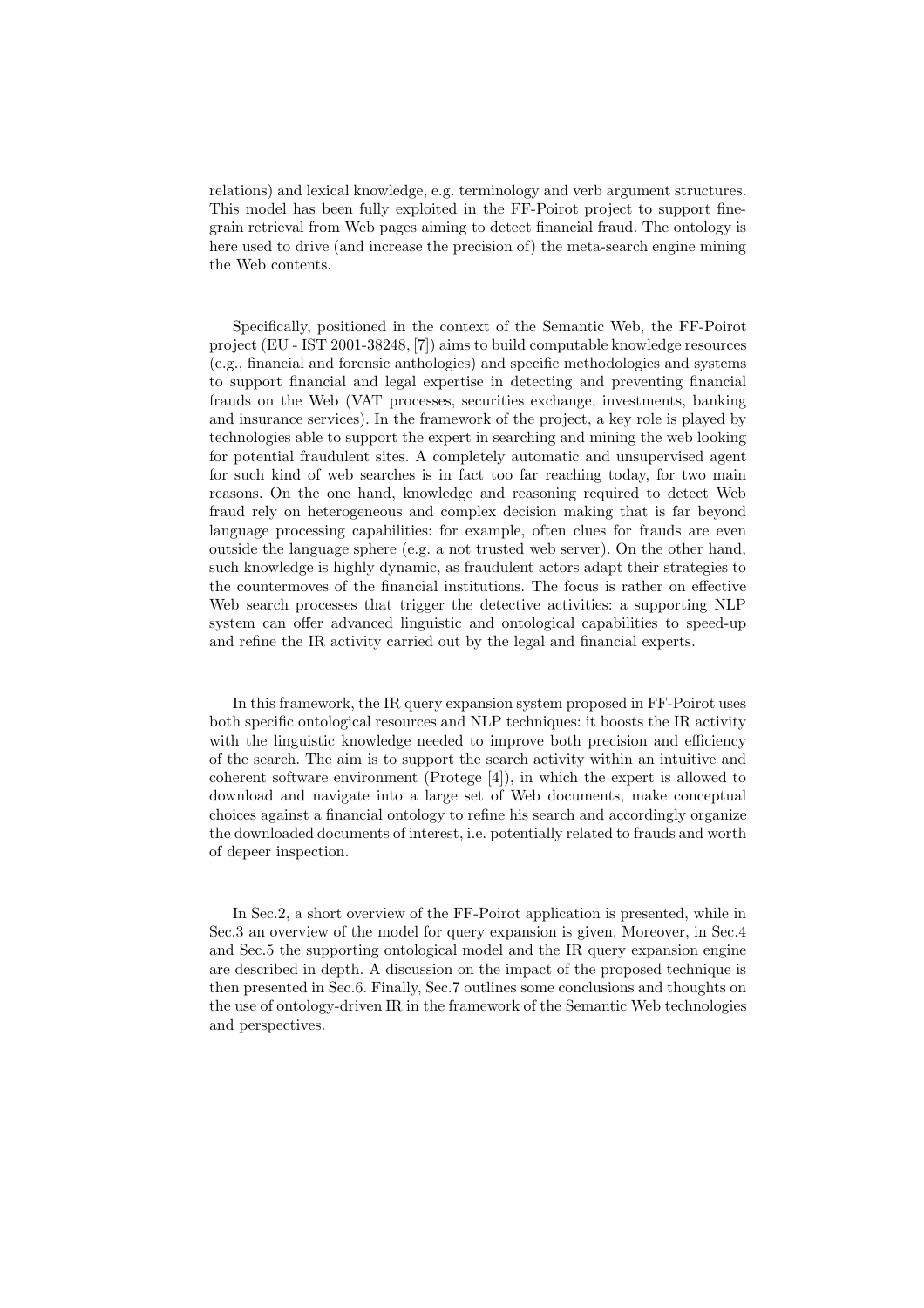### **2 The FF-Poirot Application**

The FF-Poirot application has been developed together with the CONSOB  $^4$  expertise and is inserted in the range of tools devoted to monitor online fraudulent activities by means of Information Retrieval systems, whose performance are empowered by the embedded use of domain-specific knowledge resources. The application is intended to support government agencies (but also services firms and corporations) in the detection and prevention of online frauds (e.g. *abusive investment solicitation*, *unauthorized investment services execution*) against investors.

The application is basically ontology-driven: the use of domain-specific knowledge resources gives the opportunity to show how these instruments support the implementation of powerful and yet flexible solutions, in principle portable across key applications domains in industry and trade.

A search agent has been then developed, providing instruments to perform the following tasks:

- **–** *Monitoring Web sites* to look for illegal investment solicitation or unauthorized investment service offers. The selection and extraction of potentially fraudulent sites is an ontology-driven, Information Retrieval process, where the domain-specific ontology has been created by using information coming from the user context description ( i.e. specific material on the domain of financial frauds provided by the CONSOB experts); access to ontology is used to improve the relevancy of the retrieval.
- **–** *Ontology-driven search*. In the CONSOB Ontology domain concept, linguistic knowledge (word senses) and terminology are represented. The latter information (senses and terminological entries) can be used to query the mined Web material. They extend the set of keywords used to search and cluster the large amount of Web pages related to the fraud financial investments and can be interactively used by the expert both *before* and *after* the download. In the *before* modality the ontology offers the user concept-based views of the documentary knowledge, and enable the naming of the different text clusters derived according to the defined concept hierarchy and word sense network.
- **–** *Ontology-driven browsing* carried out by a *query expansion engine*. After the download of documents from the Web the amount of texts to be inspected and verified is still challenging for the expert. In this phase the ontological concepts can be used to browse the mined Web material during inspection. Interactively, the expert can look at individual clusters of documents as they are made available by the IR component. Alternatively the user can further navigate each cluster through the concept hierarchy in search of specific abstractions (*"investment bank"*, *"capital gain"* and *"net worth"* are examples of typical domain concepts). We will hereafter call them the *target*

<sup>4</sup> Consob, the Italian public authority responsible for regulating the Italian securities market, plays the role of user in FF-Poirot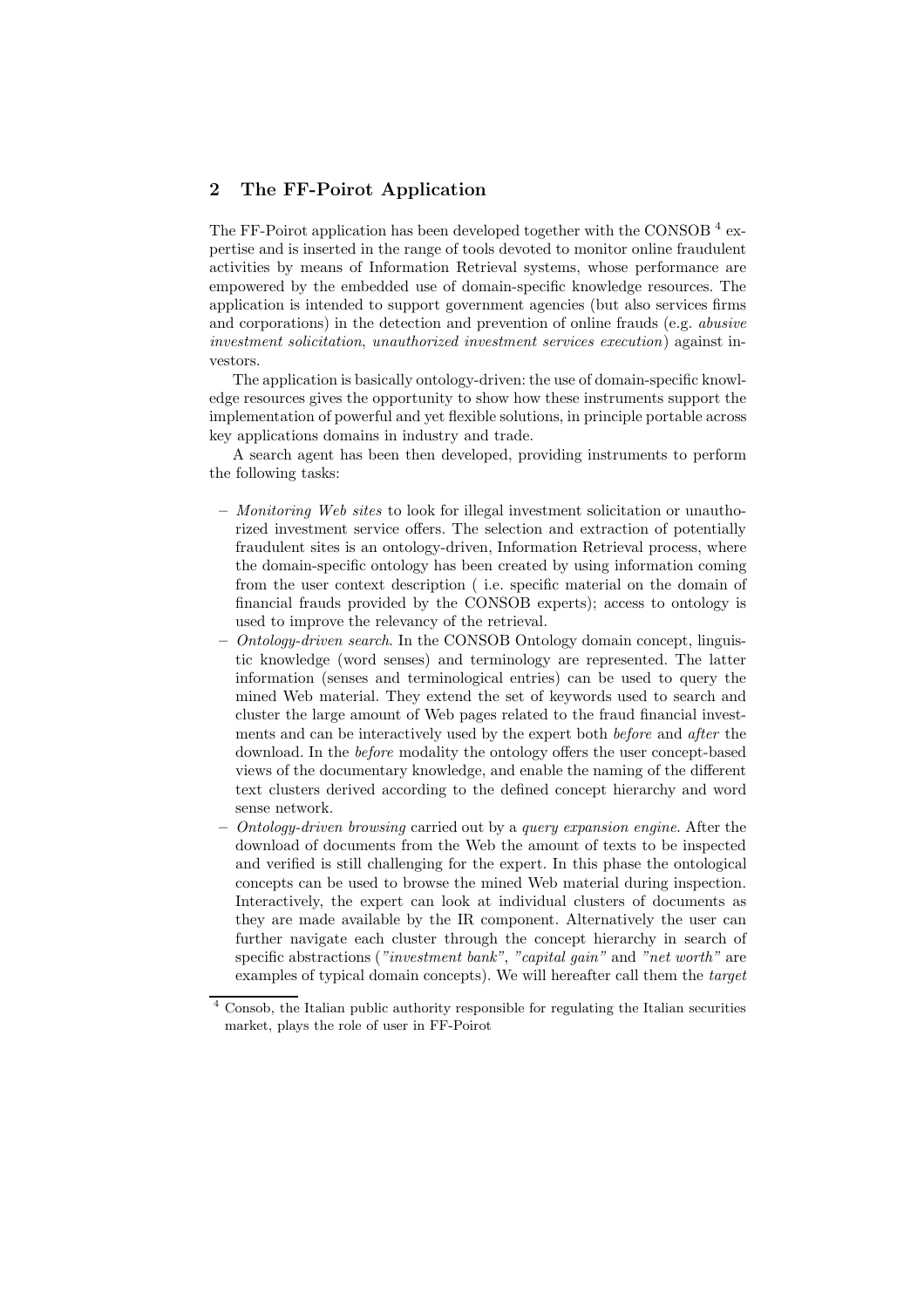*search concepts* (*tsc*). By selecting these *tsc* the user expresses his interest in focusing only on the documents dealing with those notions. The application supports the expansion of a *tsc* by means of all its related terms. In synthesis all the *tsc* and their generalizations are carefully inspected by the system and terminological entries connected with any of them are collected. This set of terms is then used by the Web search engine in a query expansion process: documents internal to a cluster are re-ranked and form a new user specific cluster. After the downloading phase, this re-ranking is used to intelligently allow the system to refocus on specific *tsc*. Such concepts are often tied to information, expectations and knowledge that the expert collects prior to any individual Web mining session according to general knowledge of the market (e.g. news). The ontology offers thus a sort of *semantic GUI* for the Web inspections.

The focus of this paper is to describe the query expansion engine and the ontological model that drives the search. Indeed, such components can be seen as the basic tools of a new scalable and portable solution for domain specific ontology-driven Information Retrieval, strongly based on the principles and standards of the Semantic Web. The next sections thus describes the query expansion sub-system, focusing both on the ontology model and the expansion engine.

### **3 Ontology-driven IR model**

Aim of the query expansion engine, as underlined in the previous section, is to automatically refine a user query and to re-rank a cluster of documents already downloaded by the system and built by other modules of the FF-Poirot application. Each cluster represents a *Task Category tc*, and contains all documents *Dtc* related to a specific area of interest for the user (e.g. *on-line investments*). The engine thus operates on the set of task categories  $TC$  and the related set of documents  $D_{TC}$ . Task Categories are carefully integrated in an ontological model in which domain knowledge can be browsed by the user to select a specific concept, in order to re-rank documents in  $D_{TC}$  and show only those interesting documents that satisfy his specific information need.

For example the expert could ask for pages related to the concept *new cooperative credit bank*, as it is a potentially interesting notion for *investment solicitation* on the Web. This sort of *conceptual query* is thus submitted to the system. The system should then be able to start up an IR search on  $D_{TC}$ , using the linguistic knowledge (i.e., IR keywords in form of terms related to "*new cooperative credit bank*") needed to retrieve more precisely only pages related to this topic. At the end of the search, the retrieved sites should then be presented to the expert for an in-depth inspection. In this framework there are two main advantages:

**–** The expert is not requested to build any specific query for the IR engine. Indeed, the expert must only browse the ontology looking for the desired concepts. The burden of finding the often complex linguistic and query level expressions is transferred to the system.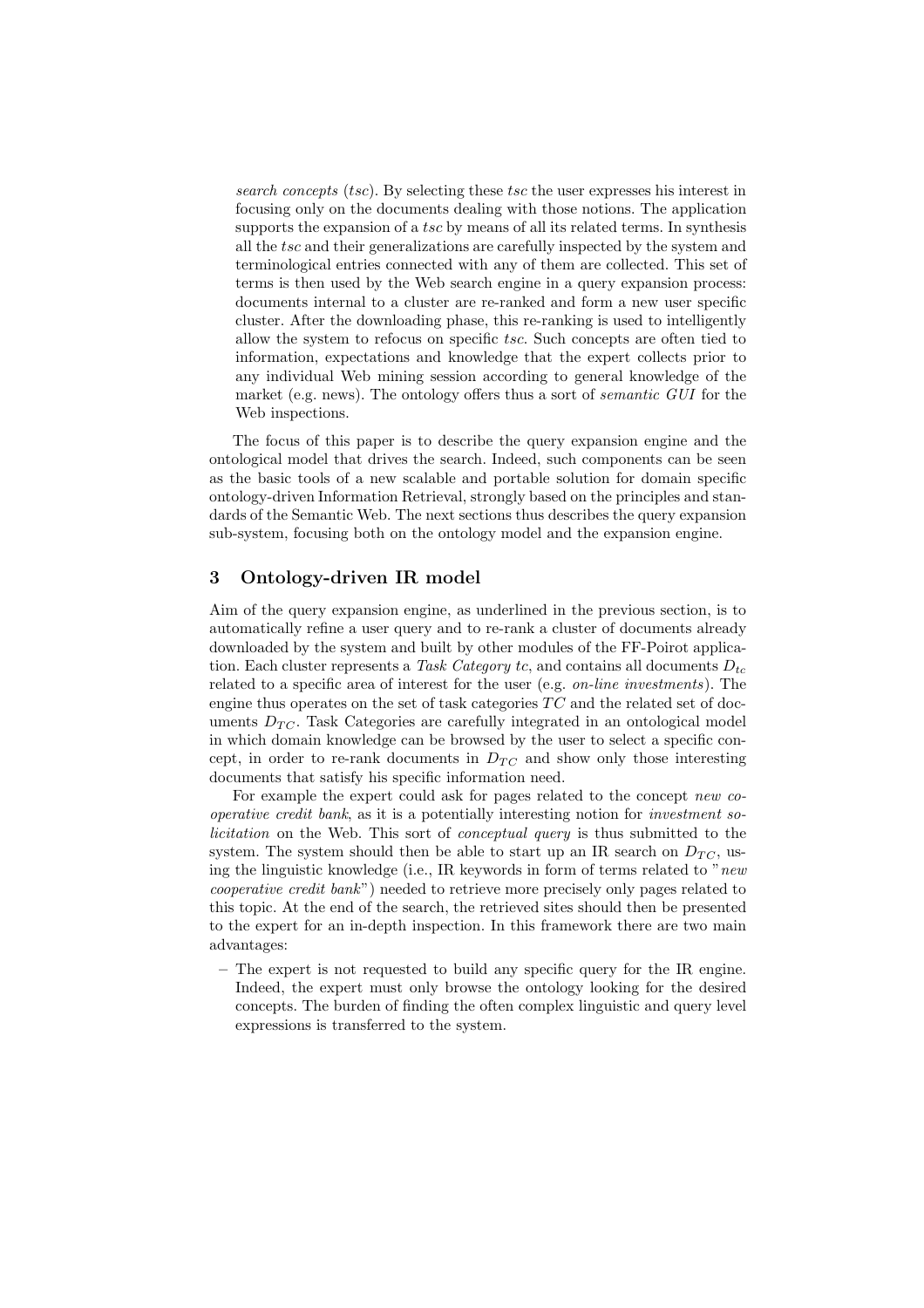**–** The linguistic knowledge encoded in the system is able to refine the query using all the linguistic material related to the specific concept, that in most cases cannot be foreseen by the expert. Moreover, linguistic material can compose the final IR query in a complex weighted Boolean expressions to boost the search.

### **4 The ontological model**

The system architecture needs three main *knowledge layers*: an ontology (Sec.4.2), representing generic *domain conceptual knowledge*, a corresponding *(domainspecific) linguistic knowledge*, and a specific set of Task Categories (Sec.4.1) defining the *user* profile required by the Web search application.

The query expansion system (Sec.5) that builds the query for the external IR re-ranking engine works on the basis of these knowledge layers, and is activated by an individual ontology concept (i.e. a *conceptual query*). The different layers are examined to extract the linguistic material to form the specific query. They cooperate during the re-ranking: the triggerig concept allows the navigation in the domain ontology to derive useful lexicalizations from the linguistic layer. These latter terms (i.e. potential IR keywords) are properly weighted according to the inferences made to obtain them (i.e. their importance within the interpretation of the conceptual query).

The task categories model the user preferences about the application targets (e.g. *investment solicitation on the Web*) as unstructured term lists. Usually these are designed and mantained with no effort by the expert himself. On the other hand, the domain layer is linked to its linguistic counterpart, where the latter captures language variability phenomena (e.g. different similar expressions for the same domain concept). Notice how the development of the linguistic layer is semi-automatic and takes place only once during the ontology engineering process.

#### $4.1$ **4.1 The task categories**

Task categories are used to represent a user profile for the search. Each category represents a specific user information need, and simply consists in a list of keywords. Categories are built by previous stages of the application (see Sec.2): during system set-up, the user is asked to enter the list of keywords from which he would start its search. In a *conceptualization phase*, relevant keywords are emerging from the document clustered by using lexical-semantic criteria, semiautomatically. A set of meaningful document categories, i.e. task concepts *T C*, is correspondingly derived together with their more typical terminological expressions. A knowledge engineer takes care of supervising the process. The Web search engine thus browse the web retrieving documents  $D_{tc}$  for each category  $tc \in TC$ . Ranking in each cluster is a side-effect of the adopted search engine. In the final FF-Poirot application, this initial Web mining phase was triggered by about 110 user keywords (proposed by the CONSOB experts).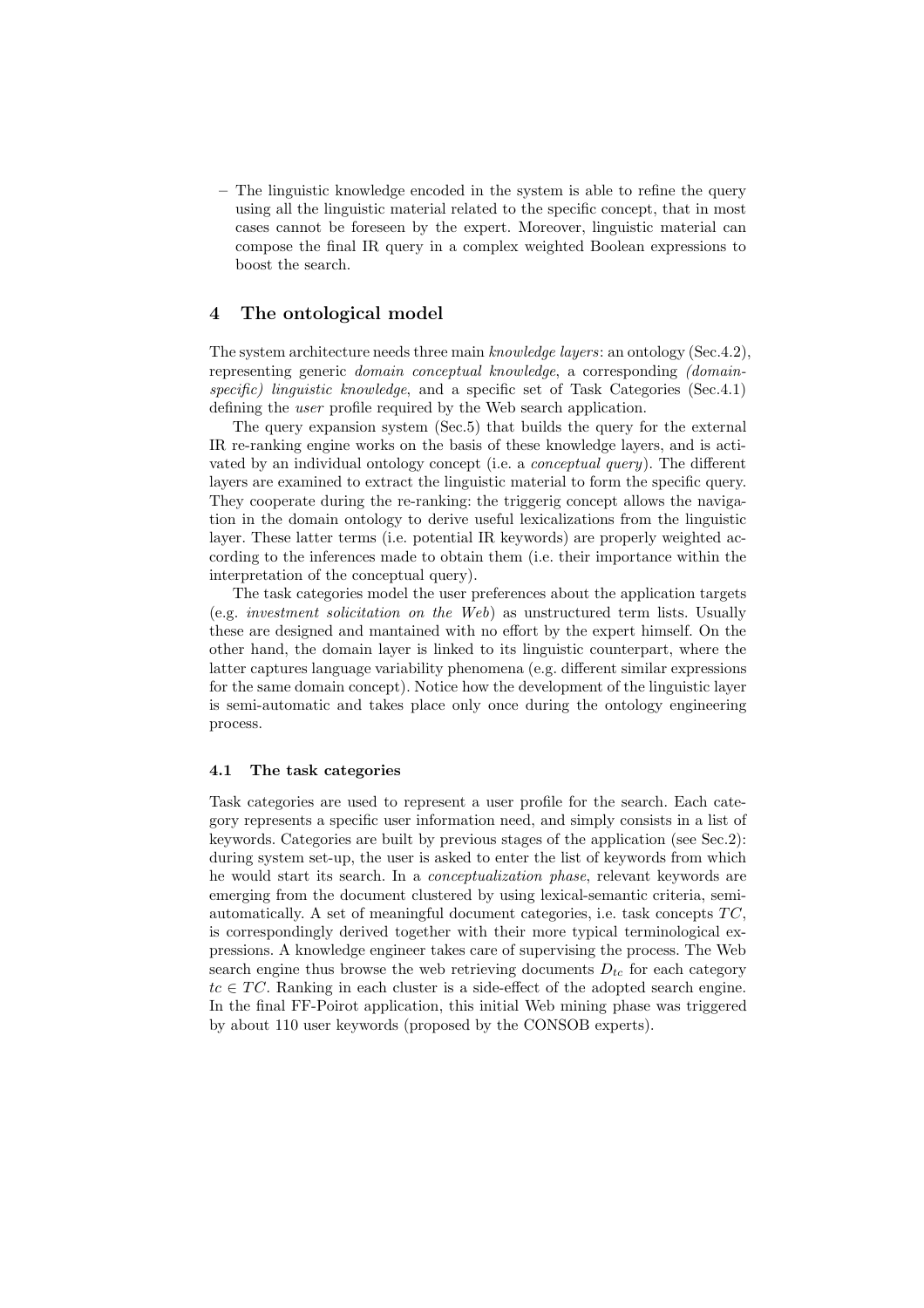| Task Categories                       | Keywords                    |
|---------------------------------------|-----------------------------|
| FRANCHISING INVESTMENT                | franchising                 |
| (INVESTIMENTO IN FRANCHISING) partner |                             |
|                                       | iniziativa                  |
|                                       | partner della iniziativa    |
|                                       | titoli                      |
|                                       | titoli azionari             |
|                                       | azioni                      |
|                                       | collocamento                |
|                                       | investimento                |
| <b>COMPANY INVESTMENT</b>             | emissione obbligazionaria   |
| (INVESTIMENTO SOCIETARIO)             | emissione azioni            |
|                                       | emissione quote             |
|                                       | valore nominale             |
|                                       | aumento di capitale sociale |
|                                       | azioni privilegiate         |
|                                       | azioni ordinarie            |
|                                       | prestito obbligazionario    |
|                                       | titoli azionari             |
| <b>GAIN INVESTMENT</b>                | capitale sociale            |
| (INVESTIMENTO IN QUOTE)               | quota sociale               |
|                                       | quota associativa           |
|                                       | quota societaria            |
|                                       | dividendi                   |
|                                       | azioni privilegiate         |
|                                       | azioni ordinarie            |
|                                       | prestito obbligazionario    |
|                                       | titoli azionari             |
| <b>ON-LINE INVESTMENT</b>             | investimento on-line        |
| (INVESTIMENTO ON-LINE)                | investimento on line        |
|                                       | investimento in Internet    |

**Table 1.** Examples of Task Categories for the CONSOB application

Semantically, task categories thus represent a sort of situational areas of interest, as implicitly expressed by the user, that is, typical domain situations in which the user is interested. In order to integrate this implicit information need into the domain ontology that will support the query expansion phase, a specific *anchoring phase* is devoted to link categories to the ontology. In particular, each category is represented in the ontology by a so called *task relation* as it will be described in the next section.

For the CONSOB application 10 categories have been designed according to the user seeding information (keywords). Some examples are reported in Table 1.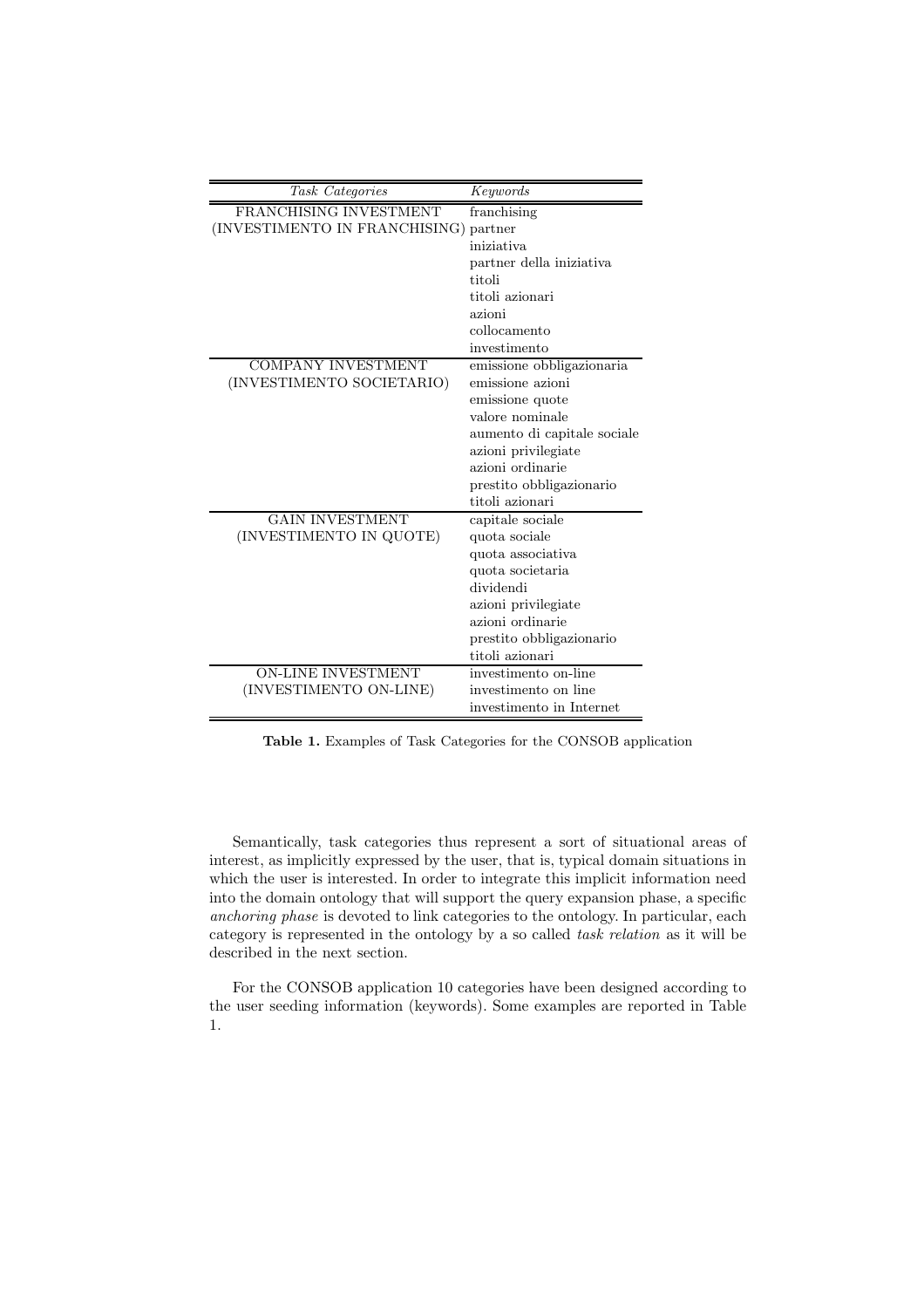#### **4.2 A syntactic-semantic interface ontology**

The ontology for the IR expansion system is based on the ontological model proposed in [3]. Aim of the ontology is to model the syntax-semantic interface between domain-specific knowledge and its linguistic realizations, in the framework of the Semantic Web. The model is in fact formalized in the OWL ontology language. A bridge between the domain conceptual knowledge base (called *Domain Ontology*, *DCH*) and their linguistic counterparts (called *Lexical Knowledge Base*, *LKB*) is also modelled in the ontology.

The *DCH* defines a set of domain *Concepts* and relations among them, called *Semantic Relations*. Semantic Relations express those useful (typed) relationships required by a given application. Relations usually define what is often expressed linguistically in terms of complex verb predicates. A Semantic Relation in our ontological model has a frame-like semantics. The resemblance with the notion of Frame, as used within the FrameNet project [1], is strong: indeed, Semantic Roles here corresponds to Frame Elements. In a financial application, for example, a typical Semantic Relation is *Selling* and it involves concepts like *legal entities* (i.e. the selling companies or persons), *products*, *money* and so on. Major properties of the domain Relations are *Semantic Roles*, usually employed to characterize the participating concepts (i.e. that act as slot fillers). Semantic Roles are thus role labels for the Concepts involved in a relation. As a semantic relation *r* fully determines the specific concepts allowed as its fillers, legal (i.e. allowed) values for the Role slots are ontological concepts, i.e. semantic restrictions to individuals suitable as Role fillers. In this way, Selectional Restrictions are implemented as type restrictions on Role fillers. For example, a typical Semantic Role for a *Selling* relation is *Buyer* : its slot filler could be the legal entities concept in the *DCH*. Also *Good* and *Money* are roles with type restrictions as products/shares and money respectively. More formally, using a Description Logic formalism the *Selling* relation can be defined as follows:

### Selling  $\equiv$ ( $\exists$  hasBuyer.Legal Entity)  $\Box$  ( $\exists$  hasDonor.Legal Entity)  $\Box$

(∃ hasGood.(Share Product)) (∃ hasMoney.Money)

The *DCH* is then devoted (as in the traditional view on the ontology) to define properties of individuals, relations and typical task involved in the application process.

The *LKB* constitutes the language component including lexical semantic information: *Terms*, *Word Senses* (inspired by WordNet and making use of a consistent subset of the hyponymy hierarchy, the Wordnet Base Concepts (*WNBC* [6]) and linguistic relations (mainly *Verbal Predicates*) structured according to linguistic methods and principles and modelled independently from the domain knowledge.

*DCH* and *LKB* are mapped through specific ontological sub-hierarchies or assertions. Specifically, Concepts are mapped to Terms through a property called *related terms*. Terms are usually unambiguous in a specific domain, so that they are mapped to a single concept; on the other hand a concept will be linguistically represented by one or more (related) terms. For example the concept *new*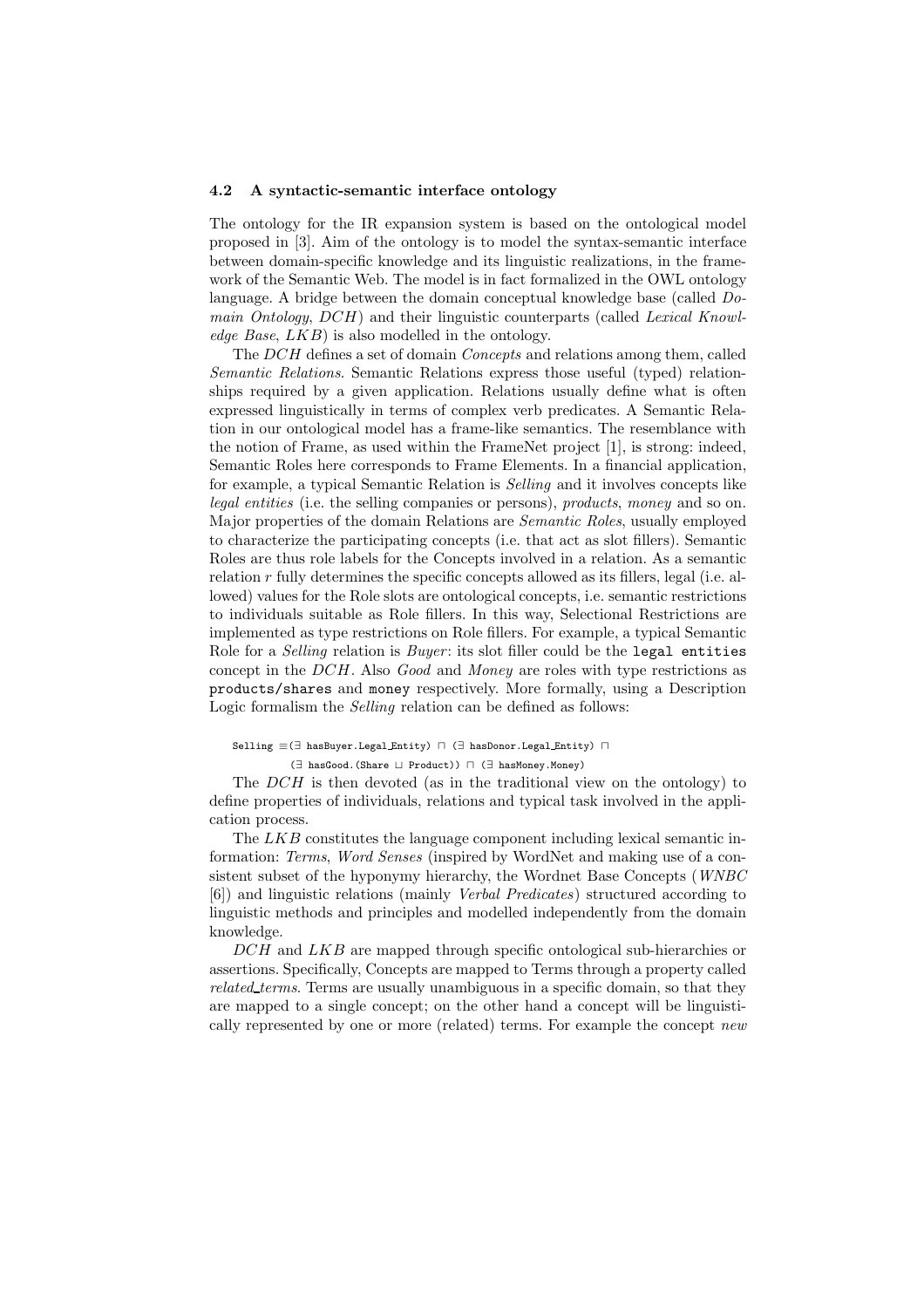*cooperative credit bank* is mapped to its (Italians) terms through the restricted property:

#### ∀ related terms (nuova banca di credito cooperativo nuovo banco agricolo mantovano)

Semantic Relations are mapped to Verbal Predicates: as both hierarchy are formalized using the frame formalism, their mapping is more complex and requires a specific sub-hierarchy to link Semantic and Syntactic Roles.

The ontology is semi-automatically built in an incremental fashion. Starting from a minimal ontology, made available in the early phases of the ontology engineering process, an incremental process takes care of interleaving a NL learning phase (to acquire linguistic knowledge) with the ontology engineering task. The NL learning phase is carried out by linguistic systems able to automatically extract terms and verbal predicates from large corpora [2] [5]. More details can be found in [3].

Specifically, two main sub-hierarchies are used in the FF-Poirot application: Concepts and Terms. The Concept hierarchy is used by the expert to build the conceptual query: once the needed concept is selected, all Terms linked to it are retrieved, by the *related terms* concept's property. Terms will then be used to automatically build the actual IR query.

The original ontological model presented in [3] has been augmented with specific type of semantic relations, called *task relations*. In the FF-Poirot framework, a task relation represents a financial event/situation strictly related to the task of fraud detections that are interesting for the expert. Each relation is described by appropriate semantic roles. Semantic role values are restricted to specific ontological Concepts through *selectional restrictions* (expressed in disjunction in a *for-all* OWL restriction). Concepts used as restrictions are called *task concepts*.

All the presented layers of knowledge are finally tied together. User knowledge (task categories) is linked to domain conceptual knowledge (Concepts) through selectional restrictions. Domain conceptual knowledge is linked in turn to domain linguistic knowledge (Terms) through explicit ontological relations. The resulting semantic description enables a suitable query expansion mechanism triggered by the activation of task categories and domain concepts.

For example the task category (relation) *Investment Solicitation* describes the generic situation of financial investment solicitation carried out on the web, using specific semantic roles properly restricted to specific task concepts.

The interplay of these different layers constitute the strength and the richness of the above query expansion system.

### **5 The query expansion engine**

Aim of the system is to create specific domain IR queries, starting from a *conceptual query* activated by the expert selecting an ontology Concept. The output should then be a list  $K$  of complex keywords (e.i., Terms) to submit to the external IR engine. Moreover, keywords should be properly weighted, to allow the IR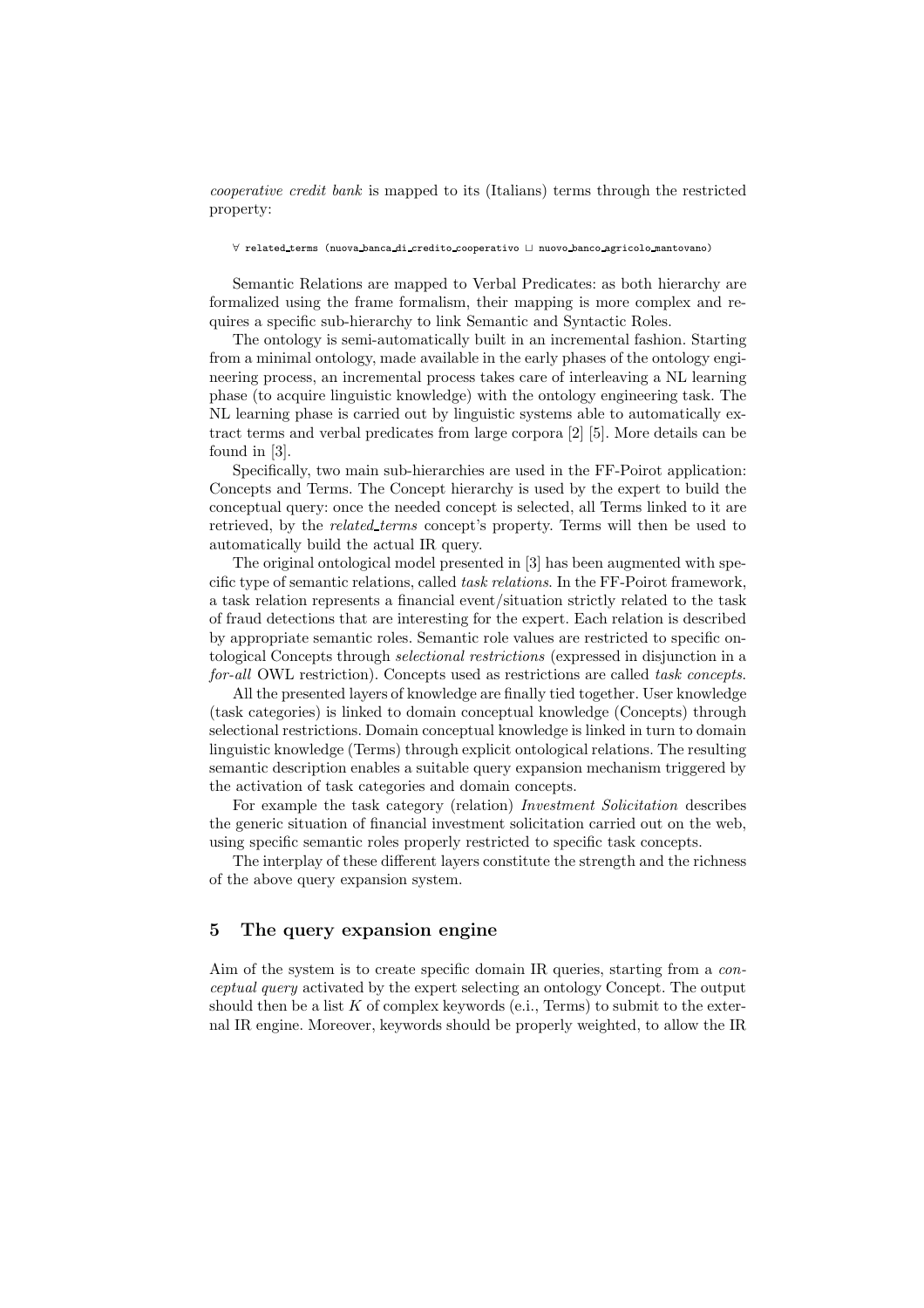engine to give more importance to keywords more tied to the conceptual query. Weights can range between 0 and 1.

As a driving example consider an expert looking for a fraudulent activity consisting in an investment solicitation carried out by a fake cooperative bank on the web. The expert could then activate the Concept *new cooperative credit bank*.

The algorithm, summarized in Fig.1, proceeds as follows. Given the selected Concept *c*, all its linked Terms  $T_c$  (*related terms* property) are inserted in  $K_c$ , with weight 1, as they represent the keywords that better express *c*. In the example:

#### *Tc*={nuova banca di credito cooperativo, nuovo banco agricolo mantovano}

A climb in the hierarchy then begins to examine the *c* ancestors. The aim is to add to  $K_c$  also terms related to the ancestors, since they can be useful to further refine the search. As more general ancestors are less significant for the original conceptual query, terms extracted from higher levels of the hierarchy receive increasingly lower weight (the weight function is described in Sec.5.1).

```
function expand query (concept c, weight w)
begin
  \tanh list = retrieve_terms(c,w)if task_concept(c)begin
       task relation tr = \text{find relation}(c)term list = term list + retrieve terms(tr, 1)end
  else
    begin
       For each ancestor(a, c)begin
            w = \text{reweight}(w)term_list = term_list + expandquery(a, w)end
    end
  return term list
end
```
**Fig. 1.** The Query expansion Algorithm

As the Concepts hierarchy allows for multiple-inheritance, more than one climb path can be followed. Each path stops when a concept is found that restricts a task relation *tr*: this concept is then called a *task concept*. The set of task relations activated by the task concepts is called *T R*. They correspond to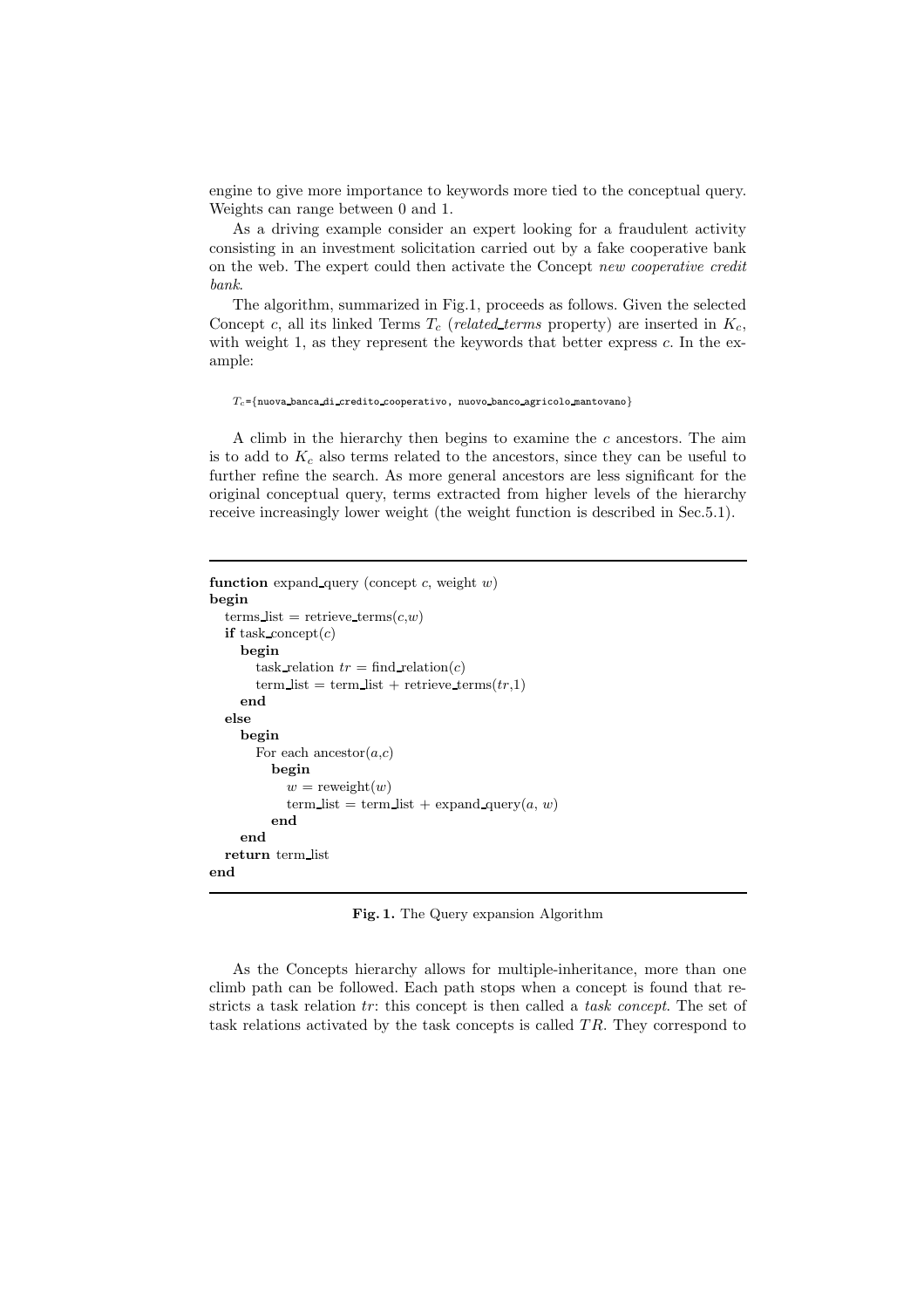the task categories *T C* derived semi-automatically from the Web, as described in the previous section.

The algorithm thus forms the IR query *Q* as a Boolean combination of the weighted terms. Terms with direct links to the triggering concept are the most important and receive weight 1. On the other hand, terms related to the activated task categories are also relevant, as they express the specific situation that the user had implicitly in mind activating that concept. In between there are all the terms linked to the climb-up paths. An effective integration of user and domain-specific linguistic knowledge is then achieved.

In the example, the concept *new cooperative credit bank* has multiple-inheritance with two parents: *cooperative credit bank* (*path*<sub>1</sub>) and *new credit bank* (*path*<sub>2</sub>). Terms linked to *cooperative credit bank* and *new credit bank* are added to *K<sup>c</sup>* with a proper weight. Ancestors of *cooperative credit bank* in the climb path are:  $bank \leftarrow \text{financial institution} \leftarrow \text{financial subject. } \text{financial subject}$  is a task concept, as it restricts the roles *addresse*, *partners* and *speaker* of the task relation *investment solicitation*  $(ts_1)$ .  $path_1$  thus stops. On the other hand,  $path_2$  continues to climb its ancestors, that are actually the same of  $path_1$ . No new term is then added. All the climb paths are stopped: the overall climb thus finishes. As a result, *K<sup>c</sup>* is formed by 42 weighted terms:

 $K_c$  = {nuova banca di credito cooperativo 1, nuovo banco agricolo mantovano 1, banca di credito 0.34, nuova banca 0.34, titolare di diritto 0.01, titolare di conto 0.01, titolare di azione 0.01, soggetto pubblico 0.01, soggetto privato 0.01, soggetto 0.01, soggetto finanziario 0.01, istituto finanziario 0.05, istituto di credito 0.05, istituto bancario 0.05, istituto 0.05, istituzione finanziaria 0.05, istituzione bancaria 0.05, istituzione 0.05, investitore istituzionale 0.05, banco di Sicilia 0.05, banco ambrosiano 0.05, banca virtuale 0.05, banca toscana 0.05, banca telefonica 0.05, banca popolare 0.05, banca nazionale 0.05, banca locale 0.05, banca italiana 0.05, banca generale 0.05, banca estera 0.05, banco di Roma 0.05, banco di rete 0.05, banco di marca 0.05, banco di gruppo 0.05, banca depositaria 0.05, banco con prestiti onLine 0.05, banca comunitaria 0.05, banca commerciale italiana 0.05, banca commerciale 0.05, banca Antonveneta 0.05, banca agricola mantovana 0.05, banco 0.05,}

Finally,  $K_{ts_1}$  are added to  $K_c$  with weight 1:

 $K_{ts}$  ={il guadagno, i guadagni, il gratis, il gratuito, il valore nominale, il documento informativo, la registrazione delle azioni, il sottoscrivere azioni}

The resulting expanded query is processed against the set of documents  $D_{TC}$ retrieved from the Web according to the generic keywords related to the involved Task Categories ( $tc \in TC$ ). For each  $tc$ , the set of most promising documents  $D_{tc}$  is initially retrieved from the Web by thus maximizing recall. Then, the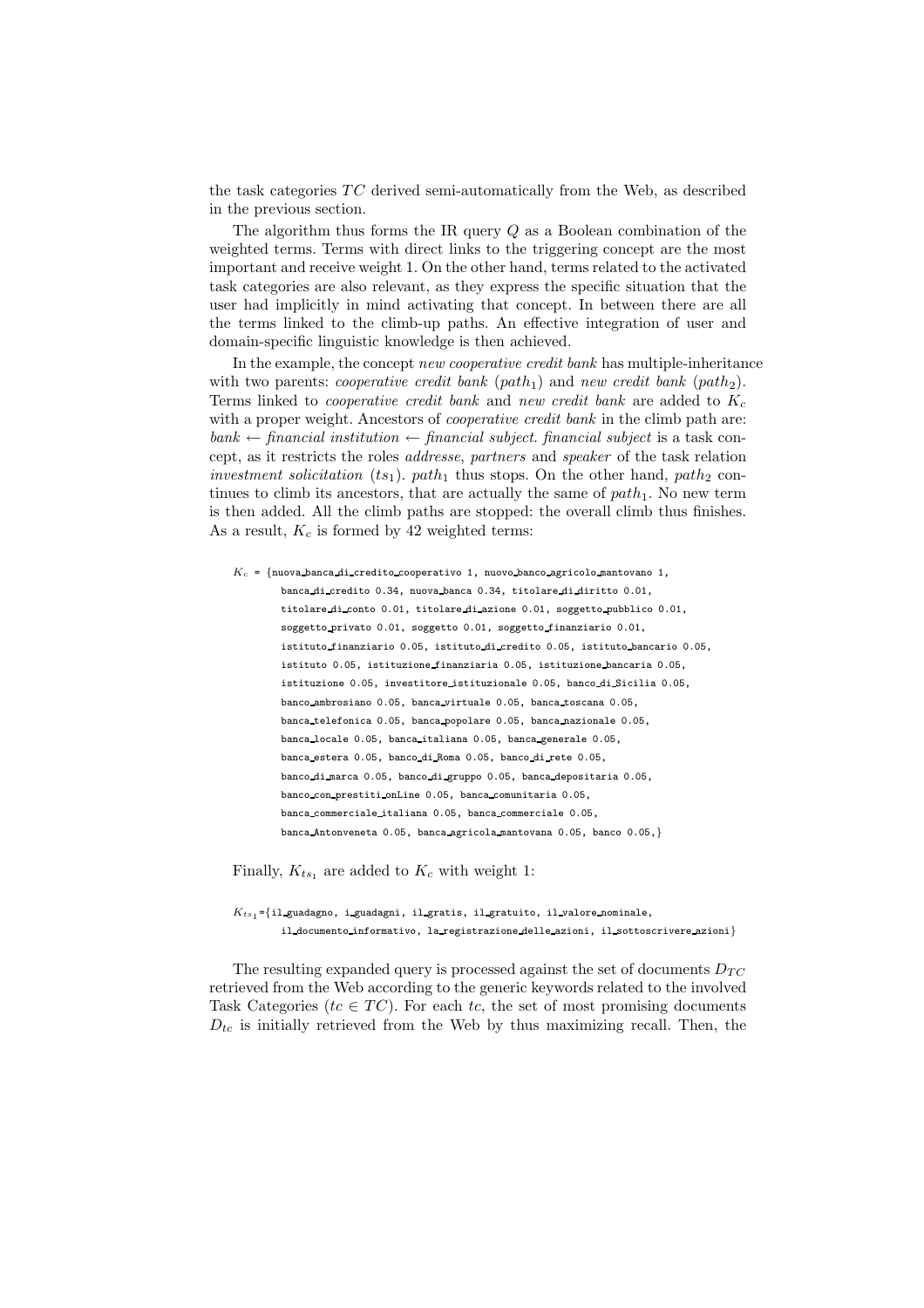query expansion algorithm operates on  $D_{TC}$  by selecting and re-ranking items according to the  $K_c$  set: a more precise set of documents  $D_Q$  is thus finally obtained and presented to the user.

#### $5.1$ **5.1 Terms weighting function**

During the climb of a query path, each term  $t_j$  related to a specific concept  $c_i$  is weighted according to the hierarchical distance of  $c_i$  from the concept  $c$  activated by the user. Specifically, the more generic the ancestor  $c_i$  is, the less weight its terms receive. The underlying assumption is that more general concepts are less interesting for the user, as they are less tied to his own information need. The degree of generality of  $c_i$  is evaluated on the basis of its position in the hierarchy and of the number of its descendants. As concepts with many descendants can be assumed to be more generic than concepts with fewer descendants, the weighting function is defined as follows:

$$
f(c_0) = 1
$$
  
\n
$$
f(c_i) = \frac{f(c_{i-1})}{|desc(c_i)|}
$$
 for each  $i > 0$  (1)

where  $desc(c_i)$  is the set of descendants  $c_i$  of the concept  $c_i$ ,  $f(c_i)$  the weighting function for  $c_i$  predecessor in the climb path and  $c_0$  is  $c$ .

### **6 Implementation and discussion**

The ontology has been developed and implemented using OWL to allow a high level of interoperability in the context of the Semantic Web. Moreover, in order to effectively support the user during the *conceptual query* formation phase and the final retrieval, both the ontology and the query engine have been integrated in a common graphical interface, envisioned as a plug-in of the Protege ontology management tool. The plug-in shows the ontology to the user, which can easily browse the concept hierarchy and activate the desired conceptual query (Fig.2.(b)). The application then wakes up the query expansion engine, that processes the undelying query and starts the re-ranking process on  $D_{TC}$ . Finally, the results of the re-ranking are proposed to the user.

A qualitative evaluation of the query expansion engine has been drawn looking at the beneficial effect on some specific user queries. In particular, in the framework of the whole FF-Poirot application, the engine is expected to improve the accuracy in retrieving sites of interest with respect to the system without re-ranking.

As a use case we consider a tipical session in which the CONSOB expert mines the Web; *gain investment* is the category selected to lead the IR process. Without the use of the expansion engine, the application simply returns the cluster related to the *gain investment* Task Category *tc*: documents of the cluster  $D_{tc}$  are showed by the graphical interface, ranked according to a score derived from the user keywords of *tc*.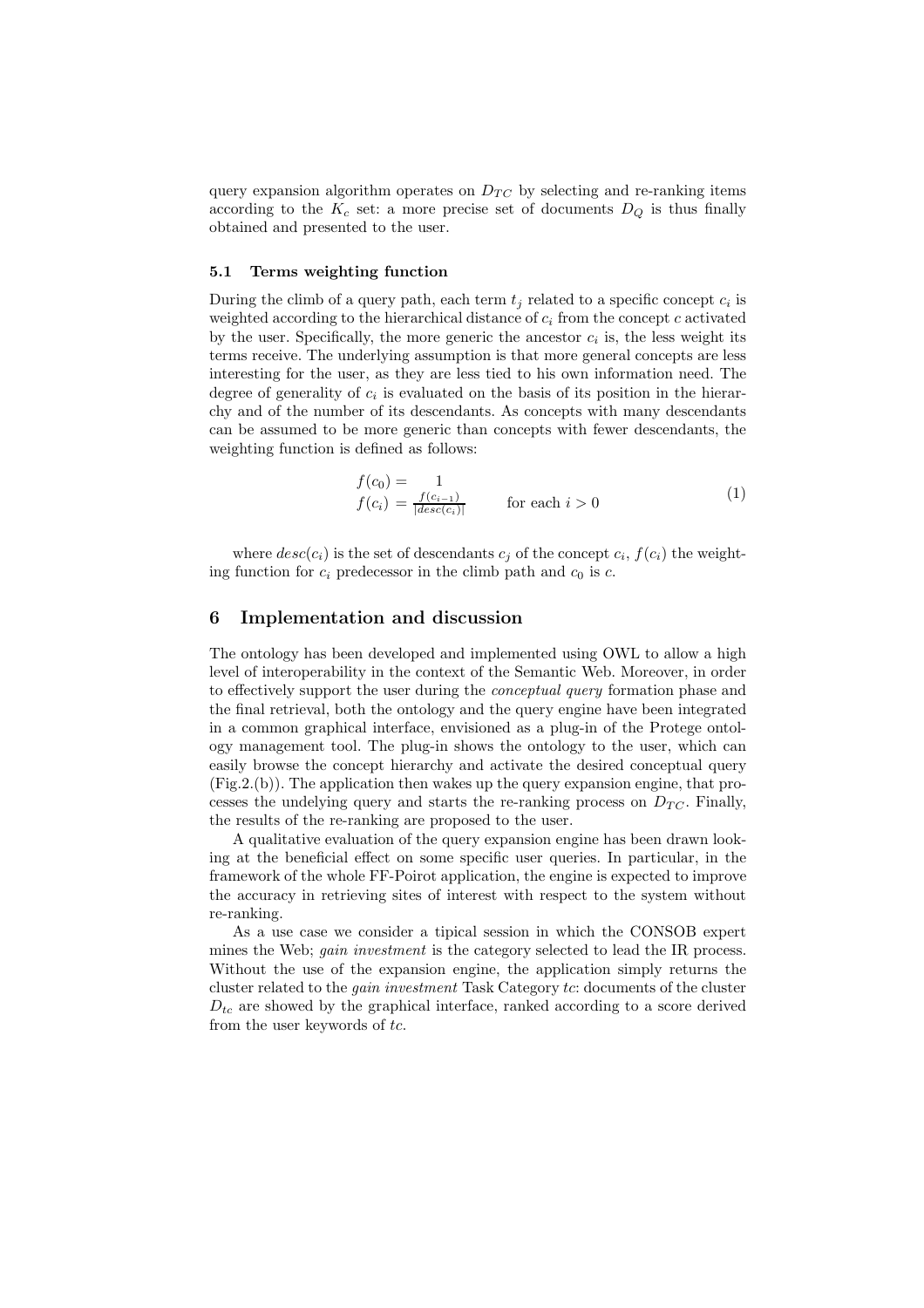Once the expansion engine is integrated in the application, the expert is allowed to expresses its information need in a more punctual and coherent way, by selecting the specific concept he is interested in. In the example here described, the expert selects the concept *"agreement module"*, to focus on all documents related to quotes agreement processes  $(Fig.2.6)$ ). The selection event activates the query expansion engine, which augments the linguistic knowledge for the query with the following terms:

*modulo di adesione prospetto prospetto informativo prospetto contabile prospetto di quotazione prospetto di dettaglio prospetto riepilogativo*

Moreover, the climbing algorithm terminates in the *gain investment* task categories, activating the related cluster document  $d_{tc}$ . The external IR engine thus uses the refined query to search and re-rank documents in *dtc*. As a result, the graphical interface will show the new results  $(Fig.2.(c))$ . The new list presents sites of interest with a higher ranking respect to the previous modality.

The example described above proposes a qualitative evaluation of the use of a semantic resource within an IR system. The difficulties of making quantitative functional measures on performances in this area are mainly connected with the impossibility of making a concrete estimation of the number of potentially illegal sites currently active on the Web. On the other hand, one of the aims of this application is to show one of the possible ways to reduce the time spent by the user to access useful information embedded in the sites of interest. The ontology concepts are in fact more focused on specific issues than the more general task categories. Their use in driving the site inspection is strengthened by the automatic identification of the relevant sections linked with the concepts themselves; this direct access is expected to fasten the user's capability to identify specific topics of interest. Further and more extensive evidence, according to a more general evaluation model, is still required in order to assess the impact of the proposed ontology in the general application framework.

## **7 Conclusion and perspectives**

This paper presented a new methodology for supporting Information Retrieval within specific domains, using a query expansion system based on a novel ontological model. First experimental evidences emerged during the FF-Poirot project resulted in encouraging results: the accuracy of the system and the simple interface enabled an improved retrieval process. Even if the system has to be intended as a prototype architecture, further improvements can lead to a realistic and effective Semantic Web application for general Web mining tasks. The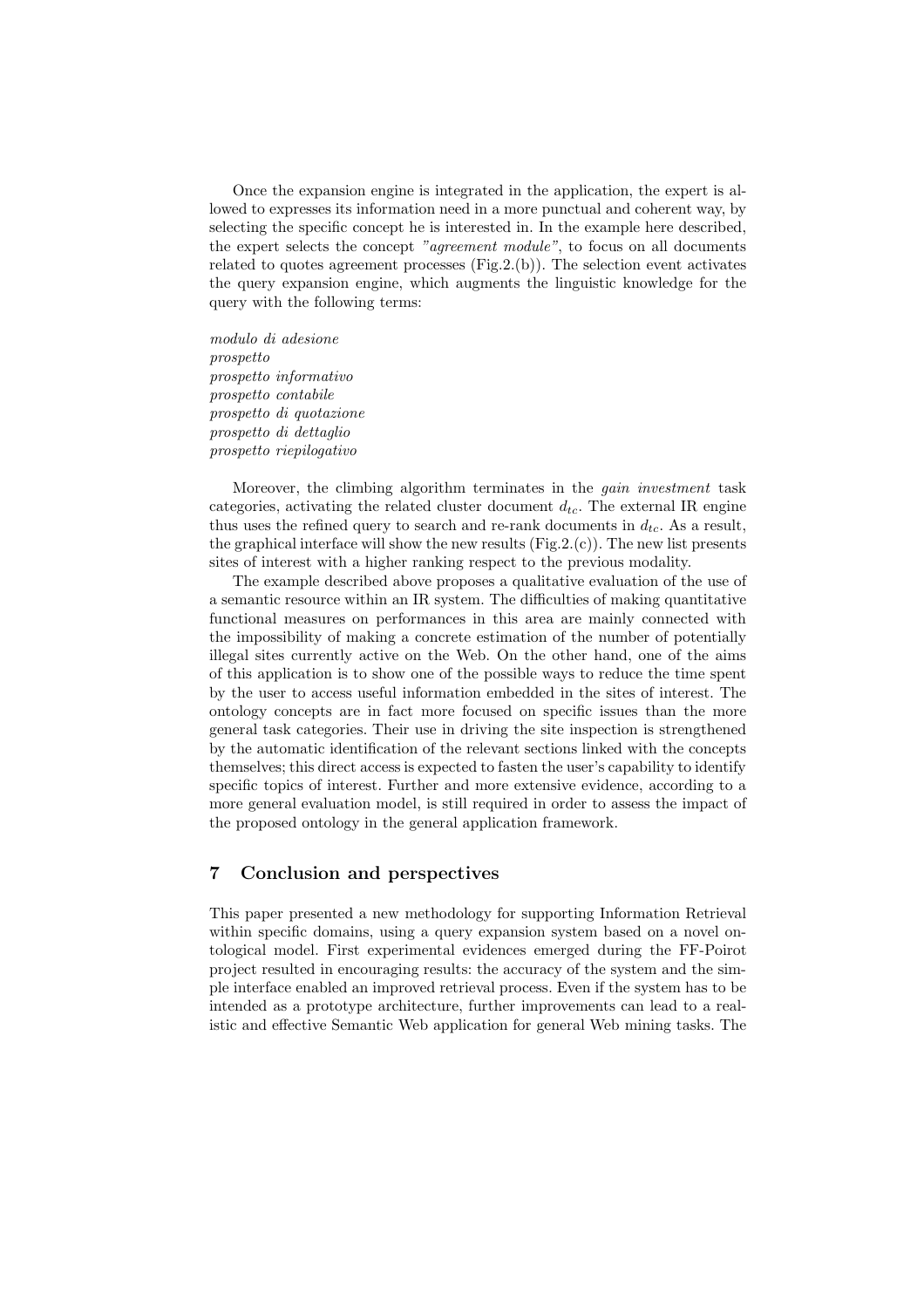coherent organization in fact supports an advanced model of information access on a large scale, where the modularity of the process allow to govern potentially huge amounts of retrieved information.

Moreover, the effective use of the ontology for supporting query expansion is an interesting example of how ontology-based techniques can be succesfully exploited in the framework of IR and IE applications. Specifically, it emerges that in order to make the use of the ontology effective in real applications, the represented conceptual knowledge must be strictly tied to the lexical knowledge as it emerges from domain textual material. We believe that only an explicit integrated model of these two layers can succesfull bridge the gap between ontological knowledge and real applications. Notwithstanding, the development of automatic techniques to link conceptual and lexical knowledge are still a major challenge. As a future work we will thus focus on assessing the ontology learning phase, in order to make the whole process of building the knowledge base as much efficient as possible. The use of relational knowledge, both at the conceptual and lexical level, has also to be further explored. Verb and nominal relations between terms can be in fact exploited to further enrich the expansion system, as they represent a crucial component of the domain knowledge embodied by documents.

### **Acknowledgment**

The authors would like to thank the Consob team working to the FF-Poirot project. Their feedback and support during the whole architecture building process contributed significantly to the success of the overall work.

### **References**

- 1. Collin F. Baker, Charles J. Fillmore, and John B.Lowe. The berkeley framenet project. In *In Proceedings of the COLING-ACL*, Montreal, Canada, 1998.
- 2. Roberto Basili, Maria Teresa Pazienza, and Fabio Massimo Zanzotto. Acquisition of domain conceptual dictionaries via decision tree learning. In *Proceedings of the "15th European Conference on Artificial Intelligence (ECAI 2002)*, Lyon, France, 2002.
- 3. Roberto Basili, Marco Pennacchiotti, and Fabio Massimo Zanzotto. Language learning and ontology engineering: an integrated model for the semantic web. In *Proceedings of 2nd International MEANING Workshop*, Trento, Italy, 2005.
- 4. W. E. Grosso, H. Eriksson, R. W. Fergerson, J. H. Gennari, S. W. Tu, and M. A. Musen. Knowledge modeling at the millennium (the design and evolution of protege-2000. 1999.
- 5. Basili Roberto, Maria Teresa Pazienza, and Michele Vindigni. Corpus-driven learning of event recognition rules. In *Proceedings of the ECAI 2001 Workshop on "Machine Learning for Information Extraction"*, Berlin, August 20-25 2000.
- 6. P. Vossen. *EuroWordNet: A Multilingual Database with Lexical Semantic Networks*. Kluwer Academic Publishers, Dordrecht, 1998.
- 7. G. Zhao and R. Verlinden. Ff poirot ontology development portal. In *FF Poirot Deliverable D6.1*, Brussel, 2003. STAR Lab.